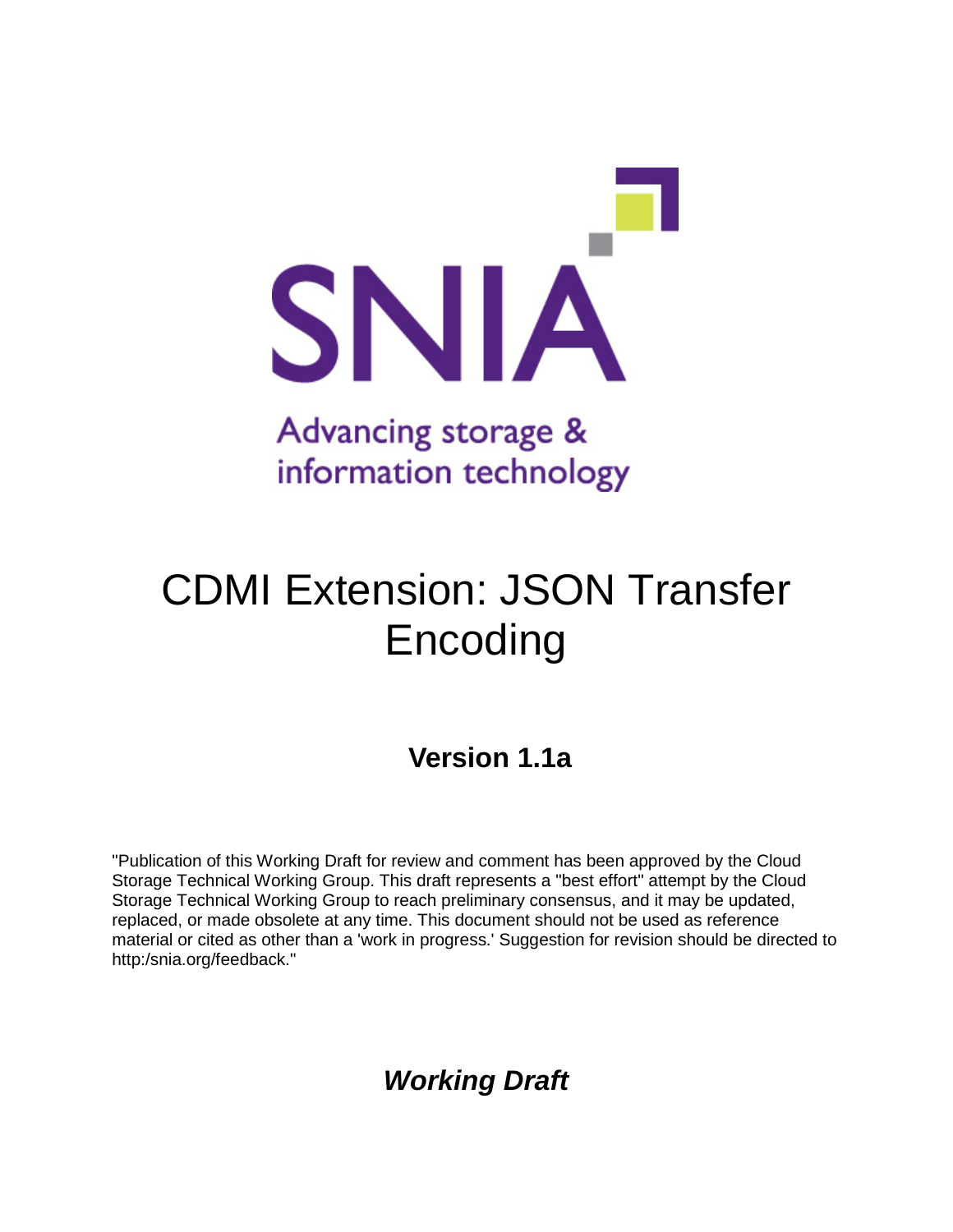### **Revision History**

| <b>Date</b> | Version | – Bv                                     | <b>Comments</b>                                                                                                                         |
|-------------|---------|------------------------------------------|-----------------------------------------------------------------------------------------------------------------------------------------|
| 08-28-2014  | 1.1a    | Marie McMinn, Cloud<br><b>TWG Editor</b> | New version of JSON Transfer Encoding extension<br>created for the CDMI 1.1.0 revision of the standard.<br>Derived from the 1.0f draft. |

The SNIA hereby grants permission for individuals to use this document for personal use only, and for corporations and other business entities to use this document for internal use only (including internal copying, distribution, and display) provided that:

- Any text, diagram, chart, table, or definition reproduced shall be reproduced in its entirety with no alteration, and,
- Any document, printed or electronic, in which material from this document (or any portion hereof) is reproduced shall acknowledge the SNIA copyright on that material, and shall credit the SNIA for granting permission for its reuse.

Other than as explicitly provided above, you may not make any commercial use of this document, sell any excerpt or this entire document, or distribute this document to third parties. All rights not explicitly granted are expressly reserved to SNIA.

Permission to use this document for purposes other than those enumerated above may be requested by e-mailing tcmd@snia.org. Please include the identity of the requesting individual and/or company and a brief description of the purpose, nature, and scope of the requested use.

Copyright © 2014 Storage Networking Industry Association.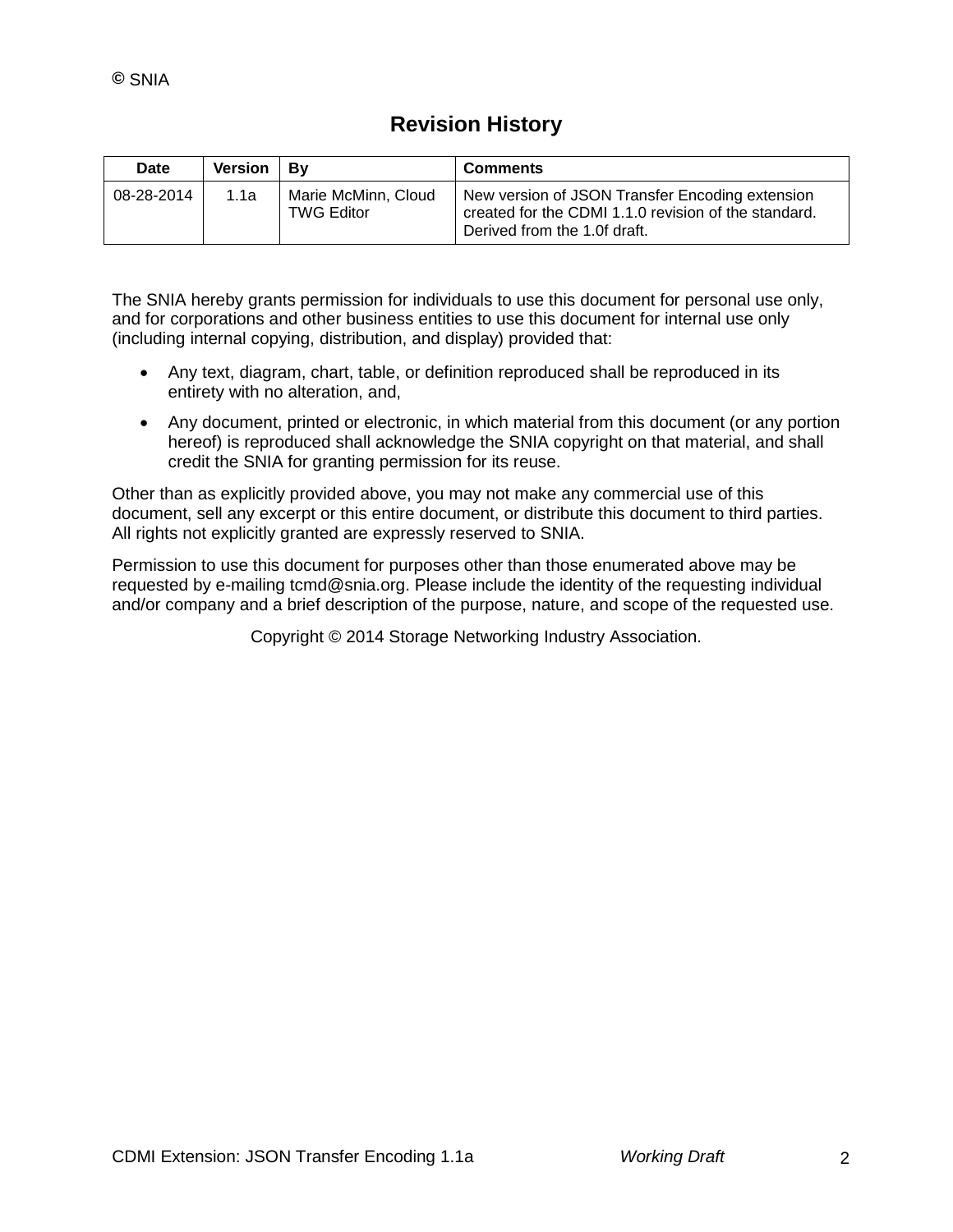# **JSON Transfer Encoding Extension**

#### **Overview**

CDMI 1.0.2 supports two transfer encodings, UTF-8 and Base64. UTF-8 works well for text but requires all JSON special characters (such as quotes ") to be escaped. Base64 works well for binary data and does not require any special escaping, but is not human readable.

Many use cases for CDMI, such as for Web 2.0 applications, are based around the storage of JSON data. Currently, this requires either the escaping of JSON data when stored as UTF-8 or the Base64 encoding of the JSON data. This represents an additional overhead and an additional processing pass and makes stored data less human readable.

This extension proposes a third transfer encoding, a "JSON" transfer encoding, that allows stored JSON data in values to be directly specified and accessed as JSON.

For example, assuming that the following JSON is to be stored in a data object:

```
{
   "test" : "value"
}
```
Accessing this with UTF-8 transfer encoding looks like:

```
{
   "valuetransferencoding" : "utf-8",
   "value" : "\{\r \text{test}\" : \"value\"}\r}"
}
```
Accessing this with Base64 transfer encoding looks like:

```
{
   "valuetransferencoding" : "base64",
   "value" : "ew0KCSJ0ZXN0IiA6ICJ2YWx1ZSINCn0="
}
```
This extension proposes a third transfer encoding, that would look like:

```
{
   "valuetransferencoding" : "json",
   "value" : { "test" : "value" }
}
```
With this transfer encoding, the value will be a JSON object instead of a string, and the server will be responsible for validating the specified JSON.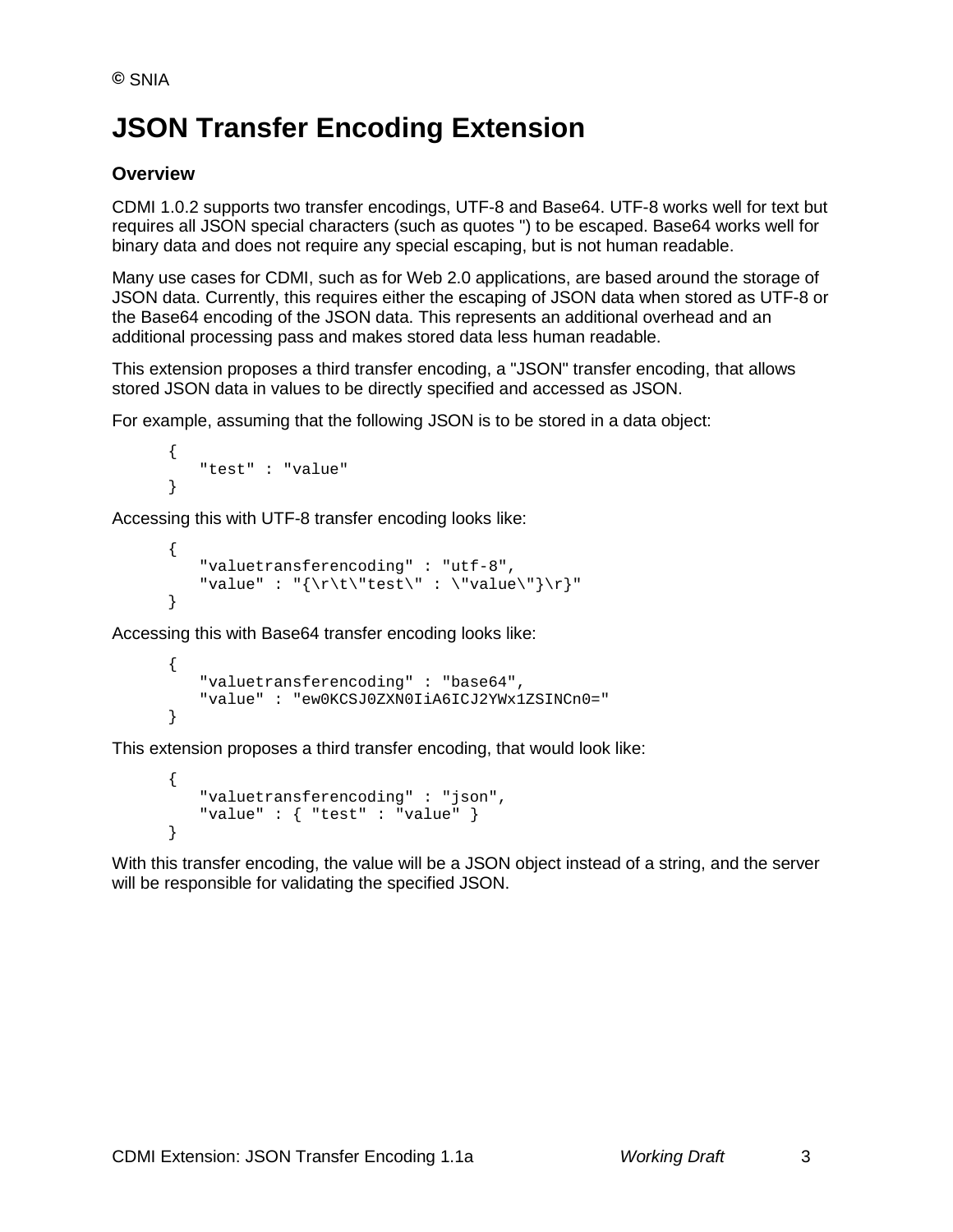### **Changes to CDMI 1.1.0f:**

#### **1) Insert new paragraph at end of 5.15.1 Value Transfer Encoding**

CDMI version 1.1 introduces a new "json" value transfer encoding. Data objects with a value transfer encoding of json shall be accessible to CDMI 1.1.0 clients with a value transfer encoding of UTF-8.

#### **2) Insert new bullet at end of valuetransferencoding bullet list in 8.1 Overview**

• If the value transfer encoding of the object is set to "json", the data stored in the value of the data object shall contain a valid JSON object and shall be transported as JSON data in the value field. The JSON stored and returned shall be semantically equivalent but may not be syntactically identical. For example, whitespace outside of JSON-quoted strings may be removed or added by either client libraries or by the server. This means that the number of bytes sent may not be the same as the number of bytes stored.

#### **3) Insert new bullet at end of "valuetransferencoding" description entry in Table 21 - Request Message Body - Create a Data Object using CDMI**

• "json" indicates that the data object contains a valid JSON object, and the value field shall be a JSON object containing this JSON data. If the contents of the data object value field are set to any value other than a valid JSON object, an HTTP status code of 400 Bad Request shall be returned to the client.

#### **4) Insert new example at end of 8.2.9 Examples**

EXAMPLE 5 PUT to the container URI the data object name and JSON contents:

```
PUT /MyContainer/MyDataObject.txt HTTP/1.1
Host: cloud.example.com
Accept: application/cdmi-object
Content-Type: application/cdmi-object
X-CDMI-Specification-Version: 1.1
{
   "mimetype" : "text/plain",
   "metadata" : \{ \},
   "valuetransferencoding" : "json"
   "value" : {
       "test" : "value"
   }
}
```
The following shows the response.

```
HTTP/1.1 201 Created
Content-Type: application/cdmi-object
X-CDMI-Specification-Version: 1.1
{
   "objectType": "application/cdmi-object",
   "objectID": "0000706D0010374085EF1A5C7018D774",
```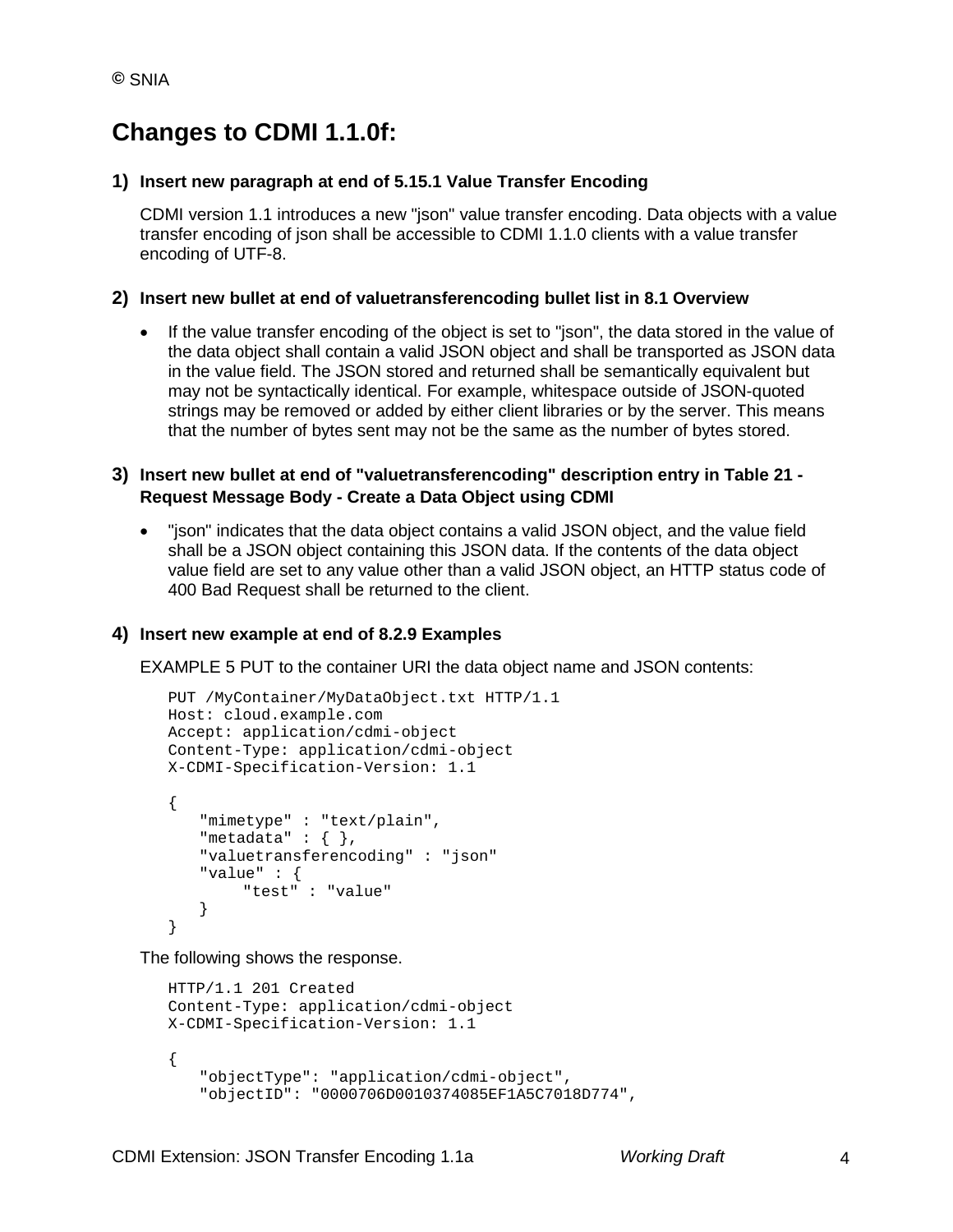```
"objectName": "MyDataObject.txt",
   "parentURI": "/MyContainer/",
   "parentID" : "00007ED90010067404EDED32860C086A",
   "domainURI": "/cdmi_domains/MyDomain/",
   "capabilitiesURI": "/cdmi_capabilities/dataobject/",
   "completionStatus": "Complete",
   "mimetype": "text/plain",
   "metadata": {
       "cdmi_size": "21"
   }
}
```
#### **5) Replace the contents of the "Content-Type" description entry in Table 6 – Request Headers - Create a CDMI Data Object using HTTP**

The content type of the data to be stored as a data object. The value specified here shall be used as the mimetype field of the CDMI data object.

- If the content type includes the charset parameter as defined in RFC 2046 of "utf-8" (e.g., ";charset=utf-8"), the valuetransferencoding field of the CDMI data object shall be set to "utf-8".
- If the content type is "application/json", the valuetransferencoding field of the CDMI object shall be set to "json".
- Otherwise, the valuetransferencoding field of the CDMI data object shall be set to "base64".
- **6) Insert new bullet at end of "valuetransferencoding" description entry in Table 27 - Response Message Body - Read a Data Object using CDMI**
	- "json" indicates that the data object contains a valid JSON object, and the value field shall be a JSON object containing this JSON data.
- **7) Insert new bullet after the second bullet in the "value" description entry in Table 27 - Response Message Body - Read a Data Object using CDMI**
	- If the value transfer encoding field indicates JSON encoding, the value field shall contain a valid JSON object.

#### **8) Insert new example at end of 8.4.8 Examples**

EXAMPLE 11 GET to the data object URI to read the value and valuetransferencoding fields of a data object storing JSON data:

```
GET 
/cdmi_objectid/0000706D0010374085EF1A5C7018D774?valuetransferencoding;v
alue HTTP/1.1
Host: cloud.example.com
Accept: application/cdmi-object
X-CDMI-Specification-Version: 1.1
```
#### The following shows the response.

HTTP/1.1 200 OK

CDMI Extension: JSON Transfer Encoding 1.1a *Working Draft* 5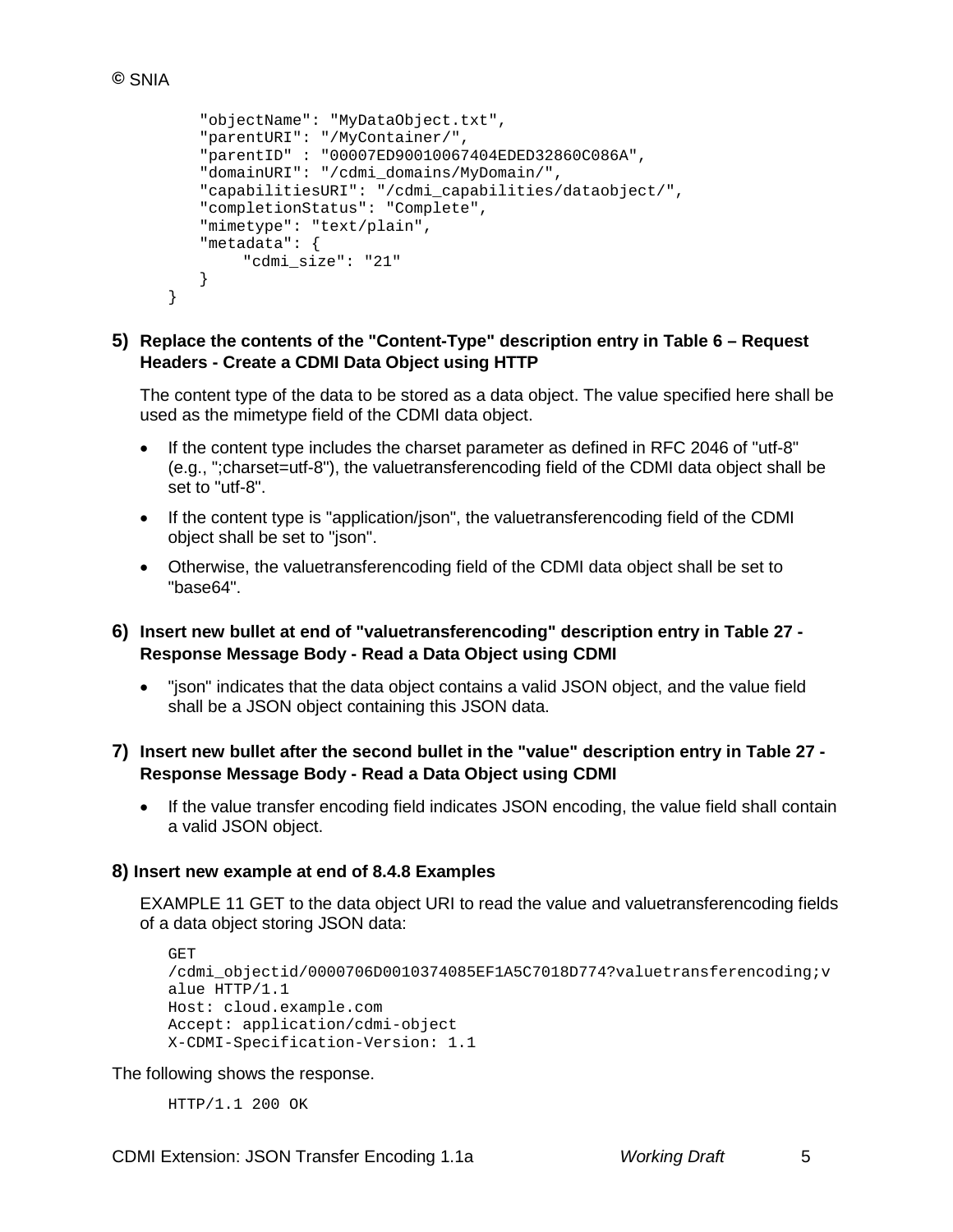```
Content-Type: application/cdmi-object
X-CDMI-Specification-Version: 1.1
{
   "valuetransferencoding" : "json"
   "value" : { "test" : "value" }
}
```
**9) Insert new bullet at end of "valuetransferencoding" description in Table 30 - Request Message Body - Update a CDMI Data Object using CDMI**

The value transfer encoding used for the data object value. Three value transfer encodings are defined:

- "utf-8" indicates that the data object contains a valid UTF-8 string and shall be transported as a UTF-8 string in the value field. If the contents of the data object value field are set or updated to any value other than a valid UTF-8 string, an HTTP status code of 400 Bad Request shall be returned to the client.
- "base64" indicates that the data object contains arbitrary binary sequences and shall be transported as a base 64-encoded string in the value field.If the contents of the data object value field are set to any value other than a valid base 64 string, an HTTP status code of 400 Bad Request shall be returned to the client.
- "json" indicates that the data object contains a valid JSON object and shall be transported as a JSON object in the value field. If the contents of the data object value field are set or updated to any value other than a valid JSON object, an HTTP status code of 400 Bad Request shall be returned to the client.

This field shall only be included when updating a data object by value and shall be stored as part of the object. If not specified, the existing value of the valuetransferencoding field shall be used.

When updating or appending to an object with a value transfer encoding of "json" or "utf-8", the client shall use a value transfer encoding of "base64".

This field shall be stored as part of the object.

#### **10) Insert new bullet after the second bullet in the "value" description entry in Table 30 - Request Message Body - Update a CDMI Data Object using CDMI**

• If the valuetransferencoding field indicates JSON encoding, the value field shall contain a valid JSON object.

#### **11) Insert new text at end of "Content-Range" description entry in Table 11 - Request Headers - Update a CDMI Data Object using HTTP**

When updating by range or appending to an object with a value transfer encoding of "json" or "utf-8", the valuetransferencoding field of the object shall be set to "base64".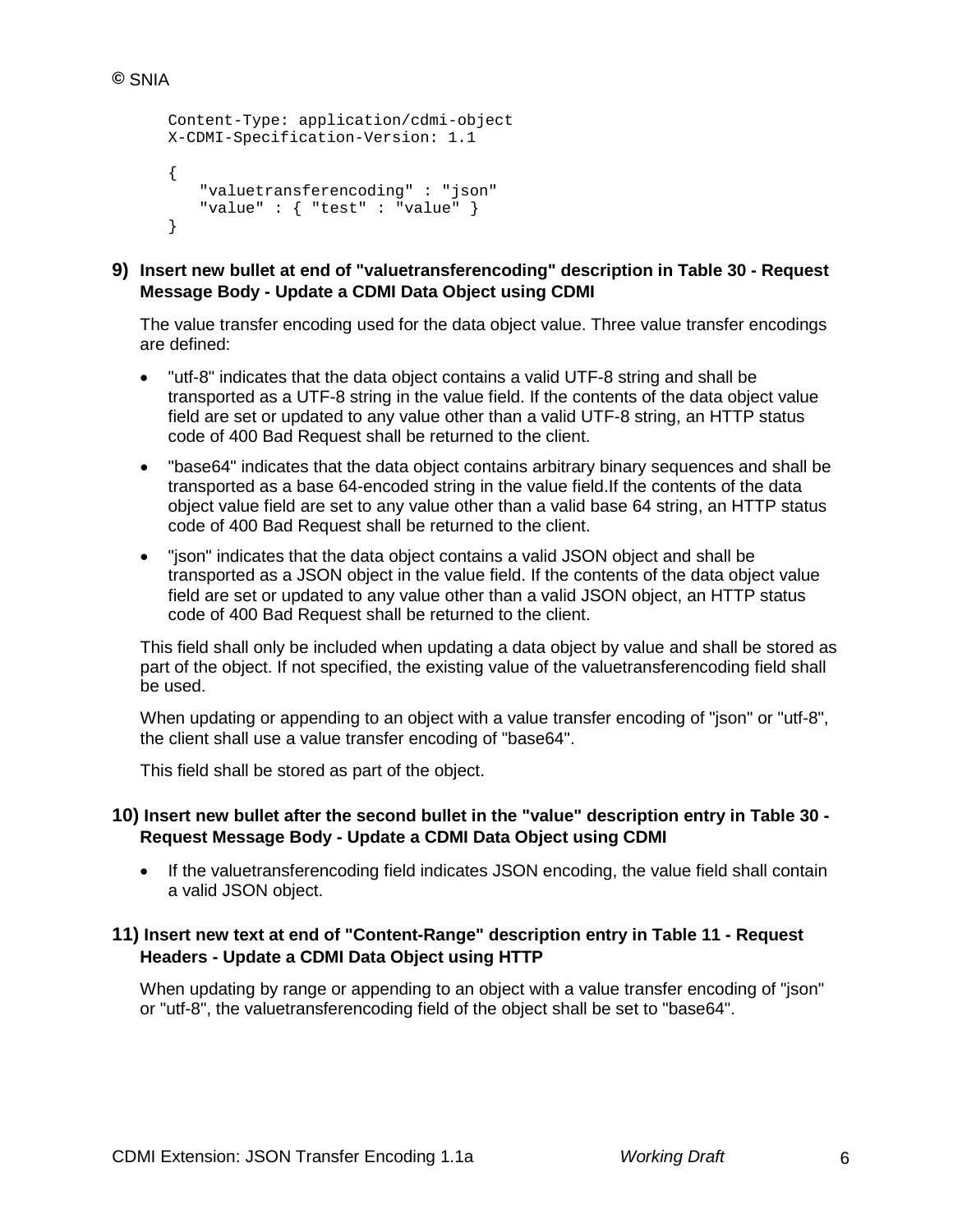# **©** SNIA

#### **12) Insert new bullet at end of "valuetransferencoding" description entry in Table 52 - Request Message Body - Create a New Data Object using CDMI**

• "json" indicates that the data object contains a valid JSON object, and the value field shall be a JSON object containing this JSON data. If the contents of the data object value field are set or updated to any value other than a valid JSON object, an HTTP status code of 400 Bad Request shall be returned to the client.

#### **13) Replace the contents of the "Content-Type" description entry in Table 17 - Request Header - Create a New Data Object using HTTP**

The content type of the data to be stored as a data object. The value specified here shall be used as the mimetype field of the CDMI data object. If the content type includes the charset parameter as defined in RFC 2046 of "utf-8" (e.g., ";charset=utf-8"), the valuetransferencoding field of the CDMI data object shall be set to "utf-8". If the content type is "application/json", the valuetransferencoding field of the CDMI object shall be set to "json". Otherwise, the valuetransferencoding field of the CDMI data object shall be set to "base64".

#### **14) Insert new bullet at end of valuetransferencoding bullet list in 11.1 Overview**

• If the value transfer encoding of the object is set to "json", the data stored in the value of the queue object can contain a valid JSON object, and it shall be transported as JSON data in the value field.

#### **15) Insert new bullet at end of "valuetransferencoding" description entry in Table 87 - Response Message Body - Read a Queue Object using CDMI**

• "json" indicates that the queue object value contains a valid JSON object, and it shall be transported as a JSON object in the value field.

#### **16) Insert new bullet after the third bullet in the "value" description entry in Table 87 - Response Message Body - Read a Queue Object using CDMI**

• If the valuetransferencoding field indicates JSON encoding, the corresponding value field shall contain a valid JSON object.

#### **17) Insert new bullet at end of "valuetransferencoding" description entry in Table 96 - Request Message Body - Enqueue a New Queue Object Value using CDMI**

• "json" indicates that the queue object value contains a valid JSON object and shall be transported as a JSON object containing this JSON data. If the contents of the queue object value field are set to any value other than a valid JSON object, an HTTP status code of 400 Bad Request shall be returned to the client.

#### **18) Update Example 5 in clause "11.6.8 Examples"**

```
"mimetype": [
   "text/plain",
   "text/plain",
   "application/json"
\cdot
```